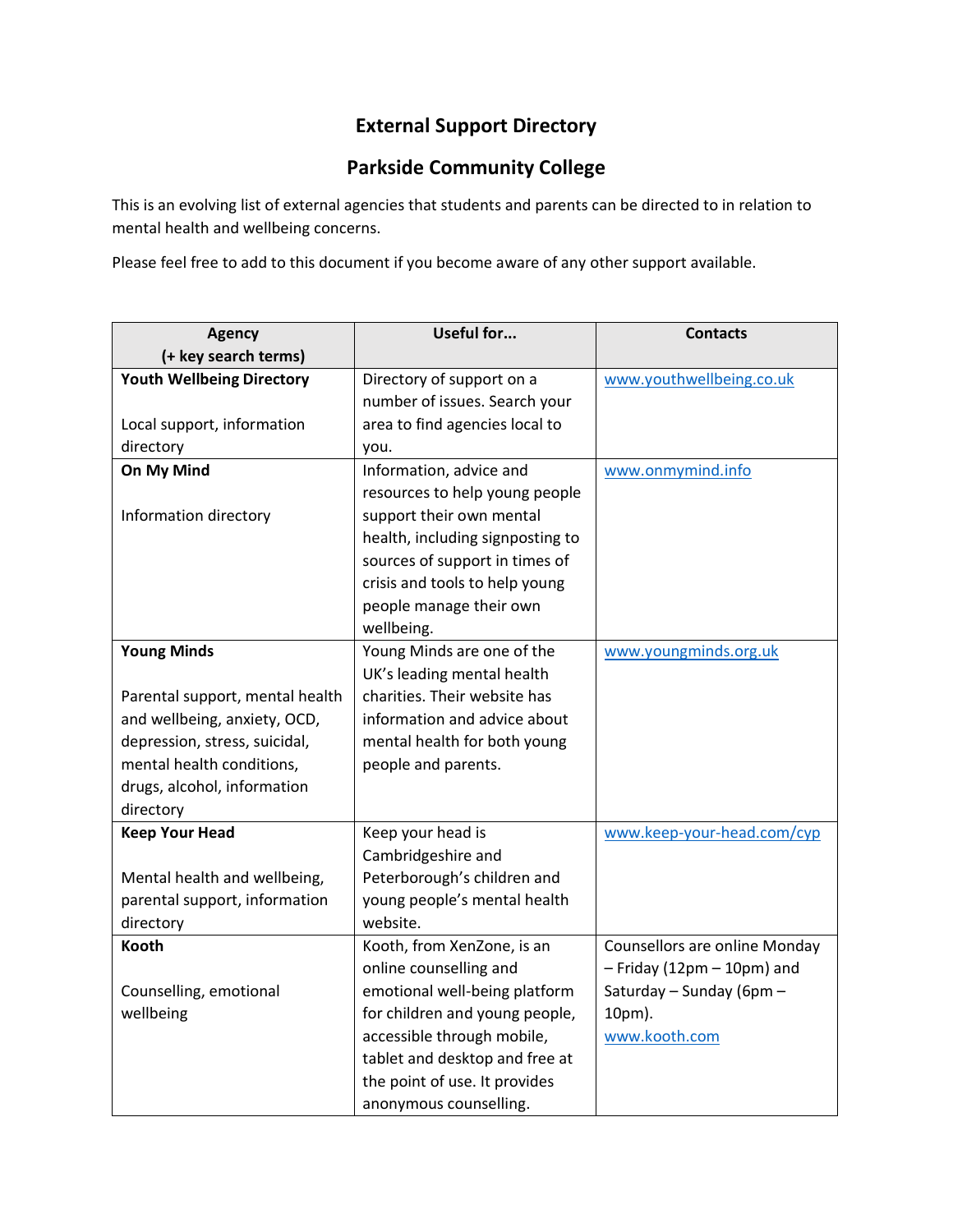| <b>Chat Health</b>               | Chat Health is a confidential    | Cambridgeshire text: 07480 635 |
|----------------------------------|----------------------------------|--------------------------------|
|                                  | text messaging service that      | 443 The service is available   |
| Physical health, emotional       | enables children and young       | Monday to Friday, 9.30 am to 4 |
| health, school nursing team      | people (aged 11-19) to contact   | pm (except bank holidays).     |
|                                  | their local school nursing team. | During these times they aim to |
|                                  | You can get in touch for advice  | respond to all messages within |
|                                  | about your physical or           | 24 hours.                      |
|                                  | emotional health.                |                                |
| Centre33                         | Centre33 offers support to       | Centre33 is a confidential     |
|                                  | young people with a range of     | service.                       |
| Mental health, counselling,      | issues. Talk to them about       | They also have drop ins around |
| young carers, sexual health,     | anything.                        | the corner from school - 0333  |
| housing, food, money, jobs,      |                                  | 4141809 - Text/whatsapp:       |
| benefits                         |                                  | 07514 783745                   |
|                                  |                                  | www.centre33.org.uk            |
| <b>YMCA</b>                      | YMCA offer free and              | www.ymcatrinitygroup.org.uk/c  |
|                                  | confidential advice and support  | ounselling                     |
| Engagement programmes,           | for young people aged between    |                                |
| youth offending projects,        | 13 and 25. They aim to enable    |                                |
| mental health interventions,     | young people to develop to       |                                |
| domestic violence and crisis     | their full potential in mind,    |                                |
| support, counselling, drop in    | body and spirit to give them a   |                                |
| support.                         | brighter future.                 |                                |
| <b>Cruse Bereavement Care</b>    | Support, advice and              | www.cruse.org.uk               |
|                                  | information to children, young   |                                |
| Bereavement                      | people and adults when           |                                |
|                                  | someone dies and work to         |                                |
|                                  | enhance society's care of        |                                |
|                                  | bereaved people.                 |                                |
| <b>ChildLine</b>                 | ChildLine offers information and | www.childline.org.uk           |
|                                  | support to help young people     | Tel: 0800 1111                 |
| Bullying, abuse, your body,      | make decisions that are right    |                                |
| friends, relationships, sexual   | for them. ChildLine also have a  |                                |
| health, home, family, school,    | free telephone number which      |                                |
| work, college                    | you can call for advice.         |                                |
| <b>The Mix</b>                   | A website for young people       | www.themix.org.uk/mental-      |
|                                  | under the age of 25. Offering    | health                         |
| Sexual health and relationships, | information and support on       | Tel: 0808 808 4994             |
| your body, mental health, drink  | various topics.                  |                                |
| and drugs, housing, money,       |                                  |                                |
| work and study, crime and        |                                  |                                |
| safety, travel, lifestyle        |                                  |                                |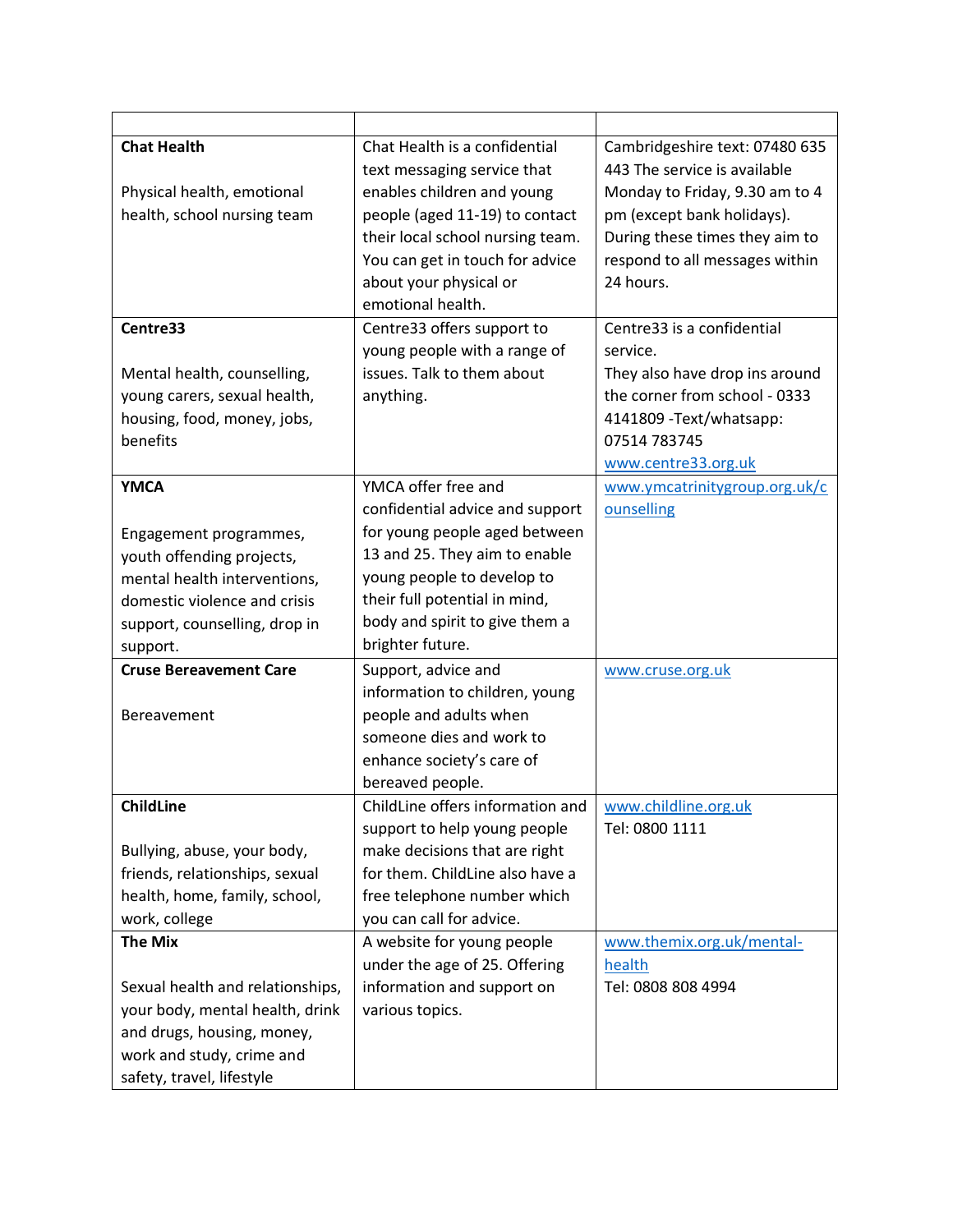| <b>Bullying UK</b>                 | Bullying can have a big impact   | www.bullying.co.uk/general-   |
|------------------------------------|----------------------------------|-------------------------------|
|                                    | on your mental health. Find out  | advice                        |
| Mental health, bullying, sexting,  | more about what you might be     |                               |
| consent, abusive relationships,    | feeling, how you can get         |                               |
| healthy relationships              | support, and ways to help        |                               |
|                                    | yourself feel better.            |                               |
| <b>Talk to Frank</b>               | Talk to Frank offer a friendly   | www.talktofrank.com           |
|                                    | and confidential advice on       |                               |
| Drugs, alcohol, smoking            | drugs. You can find everything   |                               |
|                                    | you might want to know about     |                               |
|                                    | drugs on their website.          |                               |
| <b>Mermaids</b>                    | Mermaids offer support and       | www.mermaidsuk.org.uk         |
|                                    | empower children, young          |                               |
| Gender, identity, LGBTQ+           | people and parents with gender   |                               |
|                                    | identity issues.                 |                               |
| <b>Cambridge Rape Crisis</b>       | Specialist support to women      | www.cambridgerapecrisis.org.u |
|                                    | and girls across Cambridgeshire. | k                             |
| Rape, sexual violence              |                                  | Tel: 01223 245 888            |
| <b>Cambridgeshire and</b>          | Find information about           | www.cambsdasv.org.uk          |
| <b>Peterborough Domestic Abuse</b> | domestic abuse and sexual        |                               |
| and Sexual Violence                | violence, including advice       |                               |
| Partnership                        | leaflets and how to access local |                               |
|                                    | services.                        |                               |
| Sexual abuse, domestic violence    |                                  |                               |
| <b>Ormiston Families Stars</b>     | A children's bereavement         | www.ormiston.org              |
|                                    | support service for young        |                               |
| Bereavement                        | people finding it difficult to   | Tel: 01223 292276             |
|                                    | cope with the loss of someone    |                               |
|                                    | significant in their life.       |                               |
| <b>Ormiston Families Breaking</b>  | We provide a range of services   | www.ormiston.org/BreakingBar  |
| <b>Barriers</b>                    | to support families affected by  | rierss                        |
|                                    | the imprisonment or offending    |                               |
| Family members/friends in          | behaviour of a relative.         |                               |
| prison, offenders                  |                                  |                               |
| <b>The Kite Trust</b>              | 1:1 support for LGBTQ+ young     | www.thekitetrust.org.uk       |
|                                    | people up to the age of 25.      |                               |
| LGBTQ+                             |                                  |                               |
| <b>Dhiverse</b>                    | A sexual health charity based in | www.dhiverse.org.uk           |
|                                    | Cambridgeshire which provides    | Tel: 01223 508805             |
| Sexual health                      | high quality sexual health and   |                               |
|                                    | HIV support, education and       |                               |
|                                    | information for all.             |                               |